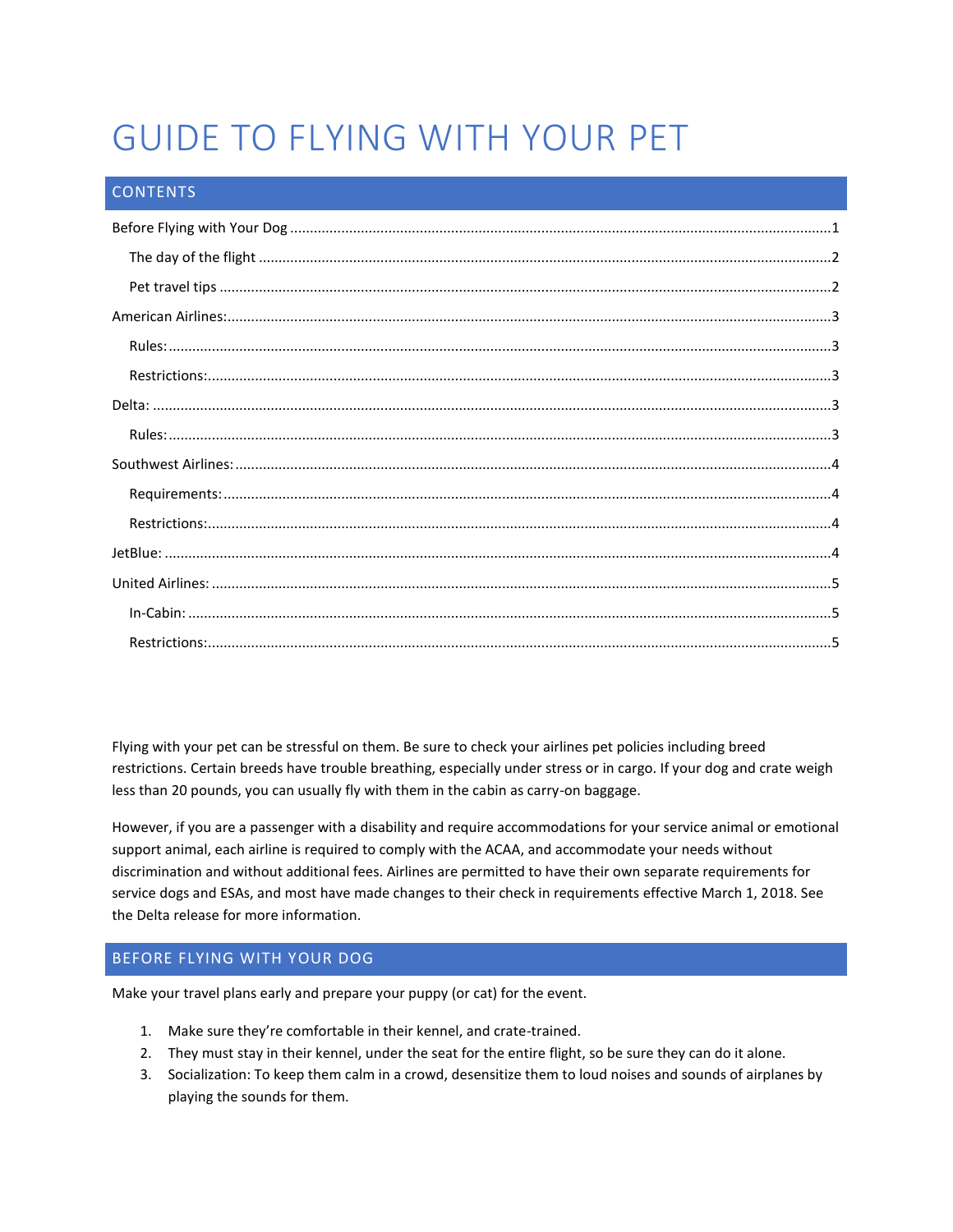## <span id="page-1-0"></span>THE DAY OF THE FLIGHT

- Your dog will be unable to go potty while in their crate; keep them hydrated just enough for comfort, and don't leave any food in the crate for them to choke on.
- Exercise before the flight so they can empty their bladders and sleep easier during the flight.
- Take one last potty break before going through security for carry-on, or before check-in for cargo travel. Know where your pet relief areas are at the airport.
- Be temperature aware and make your dog comfortable without you by leaving a blanket or toy with them, or putting a vest or jacket on them if the weather is cool.

Remember that when flying your dog in cargo, the airline has handling procedures and liabilities for shipping your dog, and when they unload, they take the luggage off first, and then the live animals. You don't have to fly your pet, you could travel by train or find a dog sitter to keep them comfortable and safe.

## <span id="page-1-1"></span>PET TRAVEL TIPS

- Book a non-stop flight whenever possible and choose proper time of day for ideal climate when your pet flies in cargo.
- Book early, and on the same ticket, as most flights allow a limited number of pets.
- Get a vet checkup and health certificate from the veterinarian within 10 days of departure.
- Choose a suitable carrier for cargo or carry-on according to the airlines' restrictions.
- Write your dog's name on the carrier and include ID tags for your home address and phone as well as the address and phone of someone at your destination. Carry a photo of your pet with you in case he gets lost, or consider a permanent microchip id.
- Get your pet comfortable in their carrier by taking them on trips in the car.
- Feed your dog four hours before flight, so they don't have a full stomach during travel. Exercise your pet and let them potty before heading to the airport.
- Arrive two hours early with your pet's health certificate.
- Do not give your pet a sedative or tranquilizer, as they will cause respiratory and cardiovascular problems in high altitude.

Upon arriving at your destination, go for a long walk so your dog can see and smell the new surroundings and remember their rules and boundaries before checking in to your hotel.

Don't forget to pack your dog's suitcase:

- Health certificate and medical records
- Contact information for your regular veterinarian and an emergency contact at your destination
- Comb, brush, and other grooming products
- Any medications your dog might need
- Spare collar and id tag
- Pet wipes, paper towels and stain remover
- Enough dog food and treats for the entire trip
- Plenty of bottled water (a sudden change can upset your dog's stomach)
- Food and water dishes
- Leash and poop bags
- Your dog's favorite toy and blanket

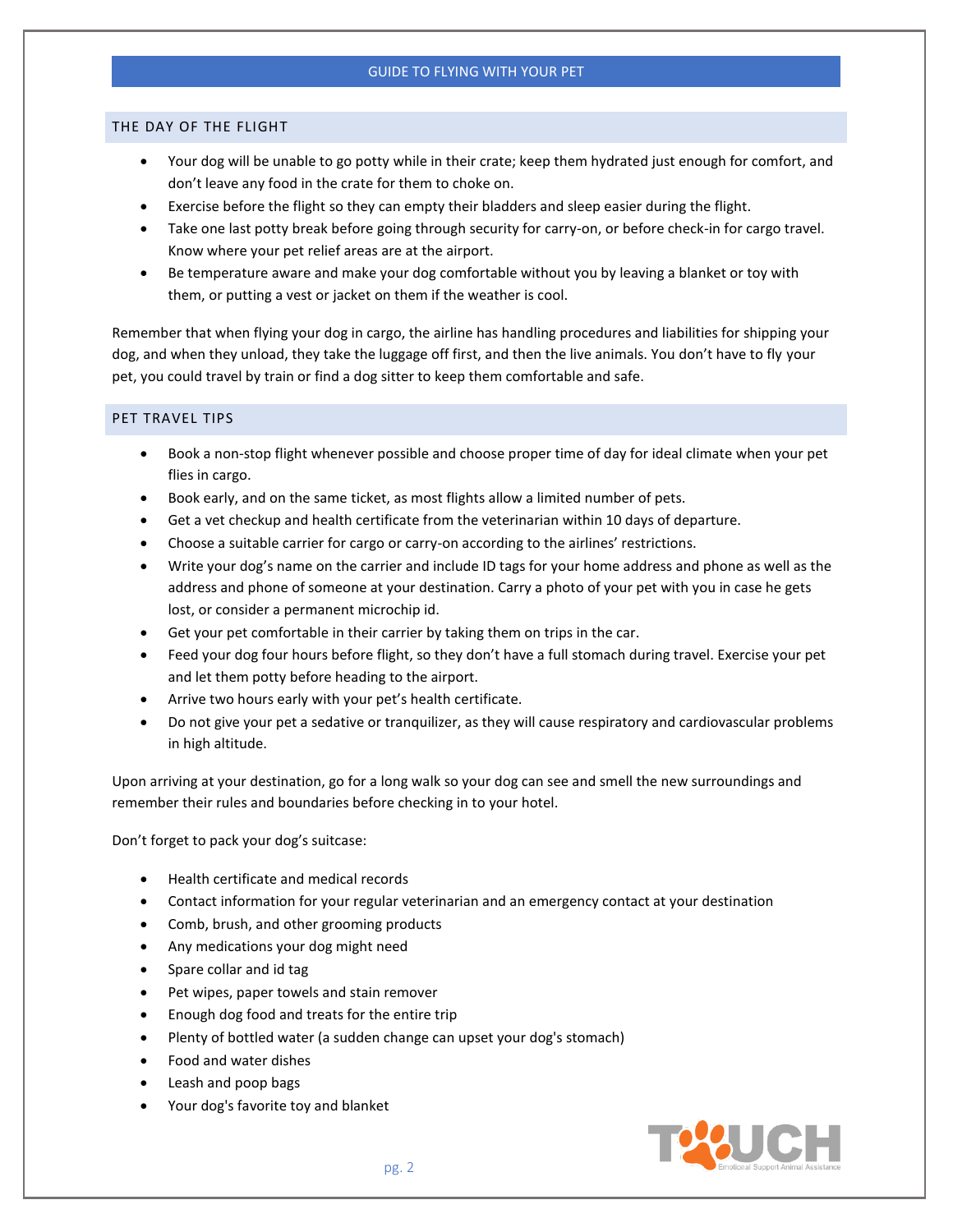A list of dog friendly [restaurants](https://www.bringfido.com/restaurant) and [attractions](https://www.bringfido.com/attraction) at your destination

Most airlines have common rules and restrictions for flying with your pet, but some vary from breed restrictions to baggage restrictions. Review the list below for your consideration, and always review each airlines liabilities and requirements before booking your flight.

# <span id="page-2-0"></span>AMERICAN AIRLINES:

Cats and dogs can travel as a carry-on, in the 48 contiguous United States, Canada and Alaska, except for snubnosed dogs such as Boston terrier, boxer, bulldog, Lhasa Apso, mastiff, Pekingese, pit bull, pug or shih Tzu dogs or Burmese, Persian or Himalayan cats.

You can bring 1 kennel with up to two pets as your carry-on bag with the carry-on pet charge for pets older than 8 weeks. Pets should be comfortable in their kennel for the entire flight, with a maximum size of 19x13x9, or larger if the kennel is soft, collapsible, and waterproof. Make your reservation early, flights are limited to 7 carry-on pets on American or 5 on American Eagle.

#### <span id="page-2-1"></span>RULES:

- Contact Reservations at least 48 hours prior to travel
- Complete a checklist with an agent
- Provide a health certificate
	- o Vet certificate must be issued within 10 days of travel
	- o 60 days of return date on round-trip ticket

Checked pets: \$200 per kennel

Carry-on pet: \$125 per kennel

#### <span id="page-2-2"></span>RESTRICTIONS:

To protect your pet from extreme temperatures, you cannot travel with a checked pet if the forecasted temperature is above 85 degrees at any location on your itinerary, or if the ground temperature is below 45. If the temperature is above 20 degrees, cold temperature restrictions can be waived with a letter from a licensed veterinarian stating your pets acclimated temperature. The letter must be dated within 10 days of the first flight your pet will be on, or within 30 days of any other trips in your itinerary.

# <span id="page-2-3"></span>DELTA:

Dogs, cats, and birds can travel as a carry-on, in the US and Canada for \$125 USD.

#### <span id="page-2-4"></span>RULES:

- Your pet must be small enough to fit comfortably in a kennel without touching or protruding from the sides of the kennel and with the ability to move around.
- The kennel must fit under the seat directly in front of you.
- Your pet must remain inside the kennel (with door secured) while in a Delta boarding area (during boarding and deplaning), a Delta airport lounge and while onboard the aircraft.
- Your pet must *be at least 10 weeks old* for Domestic travel.
- Your pet counts as one piece of carry-on baggage. Pet in Cabin fees still apply.

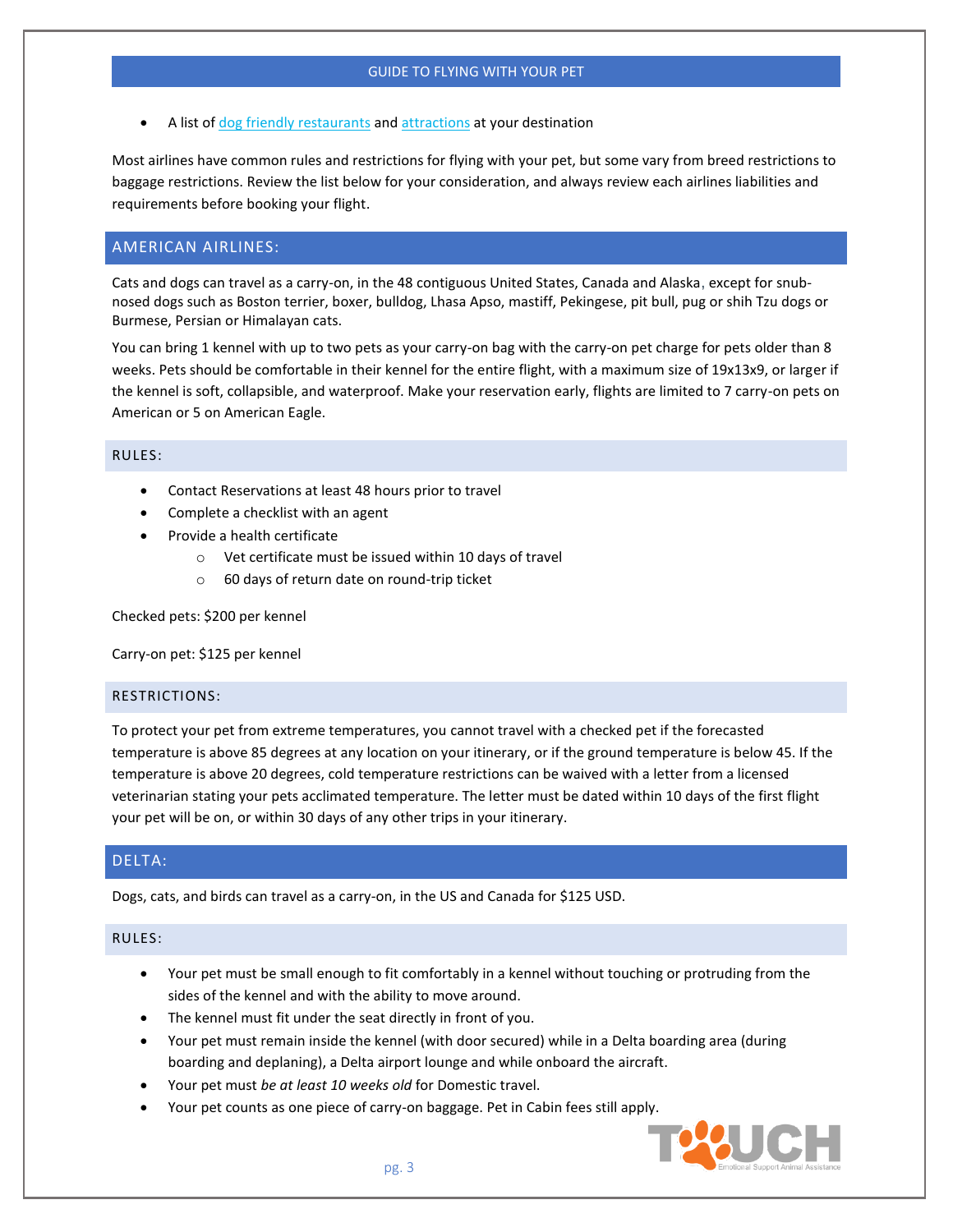• One pet per kennel

Pets are also transported safely via Delta Cargo following these guidelines:

- A separate booking from their flight itinerary is required. Additional fees and charges may apply.
- A pet shipped domestically via **Delta [Cargo](https://www.deltacargo.com/PetShipment.aspx)** cannot be booked until 14 days prior to departure.
- Pets are not guaranteed to be shipped on a customer's same flight or flight schedule.
- Shipping a pet requires dropping it off at a **Delta [Cargo](https://www.deltacargo.com/PetShipment.aspx)** location at least three hours before departure time at a location separate from passenger check-in.
- Picking up a pet would also occur at a **Delta [Cargo](https://www.deltacargo.com/PetShipment.aspx)** location.

# <span id="page-3-0"></span>SOUTHWEST AIRLINES:

Southwest Airlines allows small **vaccinated** domestic cats and dogs that are at least 8 weeks old to travel with you on domestic flights in-cabin under the seat in front of you for \$95 each way. All pets must be carried in an appropriate carrier, offered by Southwest for \$58, or other leak-proof, well-ventilated carrier not exceeding 18.5x8.5x13.5". Make your reservation early, flights are limited to 6 carry-on pets.

## <span id="page-3-1"></span>REQUIREMENTS:

- Southwest Airlines allows only one pet carrier per ticketed Passenger.
- The carrier may contain two (2) cats or dogs and must be of the same species per carrier.
- The cat or dog must be completely inside the pet carrier and be able to stand up and move around the carrier with ease.
- Pets must remain in the pet carrier while in the gate area, during boarding/deplaning, and they must remain in the carrier for the entire duration of the flight.

## <span id="page-3-2"></span>RESTRICTIONS:

- An Unaccompanied Minor may not travel with a pet.
- Customers traveling with a pet may not occupy an exit row or a seat with no forward under-seat stowage.
- You cannot check your Pet as baggage.
- The animals must be *harmless, not disruptive, odorless, and require no attention* during flight.
- Cats and dogs must remain in the carrier (including head and tail) stowed under the seat in front of the Customer (owner) for the entire duration of the flight.
- Southwest Airlines will not be responsible if a Customer misses a flight due to the need to take the cat or dog to an outside relief area. Flight departures will not be delayed or held for connecting Customers to take a pet to an animal relief area.
- If the pet becomes ill during the flight, oxygen or other first aid procedures will not be administered.
- Southwest Airlines assumes no liability for the health or wellbeing of carryon pets.

# <span id="page-3-3"></span>JETBLUE:

JetBlue offers the JetPaws pet program for free, which includes your pet carrier bag-tag to indicate your pet's flight readiness, a list of social graces for pet travel (Petiquette), and earn TrueBlue points for each flight segment.

- There is a pet fee of  $$100$  each way.
- It is best to book early. A limited number of pets are allowed on each flight.